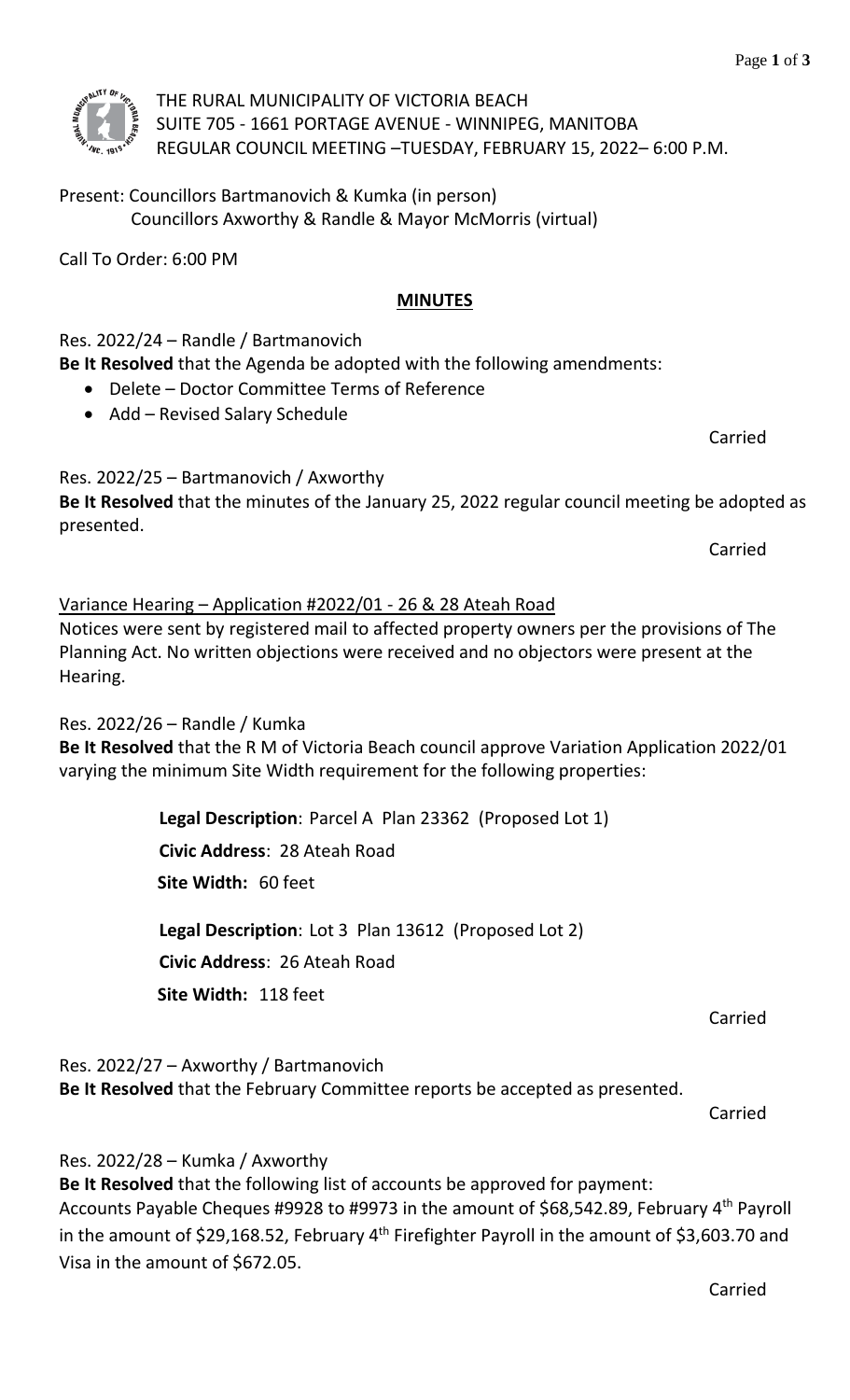Carried

Carried

Carried

Res. 2022/29 – Randle / Kumka

**Whereas** CIBC requires an updated borrowing resolution to meet their security requirements;

**Therefore Be It Resolved** that the R.M. of Victoria Beach Council authorize the ongoing operating line of credit of \$500,000 and the 5 Corporate Visa cards with a total credit limit of \$20,000 for the year 2022.

Res. 2022/30 – Axworthy / Bartmanovich **Be It Resolved** that the 2022 Vehicle Restricted Period be set as follows:

> From – Thursday, June 23, 2022 – 11:59 pm To – Monday, September 5, 2022 – 6:00 am

### Res. 2022/31 – Randle / Bartmanovich

**Be It Resolved** that Raymond Moreau be appointed as the Municipality's Senior Election Official (SEO).

Res. 2022/32 – Axworthy / Randle

- **Be It Resolved** that March council meeting schedule be set as follows:
	- March 1, 2022 6:00 PM 705-1661 Portage Avenue Winnipeg
	- March 15, 2022 6:00 PM 705-1661 Portage Avenue Winnipeg

Both meetings to be held virtually with no in-person attendance by the public.

Carried

#### Res. 2022/33 – Randle / Bartmanovich

**Be It Resolved** that the R. M. of Victoria Beach council accept the Sale Agreement dated February 2, 2022 to supply a four bedroom modular home (Yukon Series 143035) from Best Buy Homes; total cost \$210,857.95, taxes included;

**Further Be It Resolved** that the CAO be authorized to sign said Sales Agreement on behalf of the Municipality.

Carried

Res. 2022/34 – Randle / Axworthy

**Be It Resolved** that the R. M. of Victoria Beach council approve the 2022 Revised Employee Salary Schedule dated January 29, 2022.

Carried

#### Res. 2022/35 – Randle / Kumka

**Be It Resolved** that the February 15, 2022 regular council meeting be adjourned; next regular council meeting to be held virtually on March 1, 2022 at 6:00 pm at 705-1661 Portage Avenue – Winnipeg.

Carried

#### **Items Discussed:**

- Red River Basin Committee North Chapter Report
- Statistics Canada 2021 Census RMVB Permanent Population 689
- Community Futures Winnipeg River Valley Fiber
- Albert Beach Property Owners Association Concerns Proposed Washroom / Parking
- Private Members Bill C-229 Banning Symbols of Hate, Racism, etc